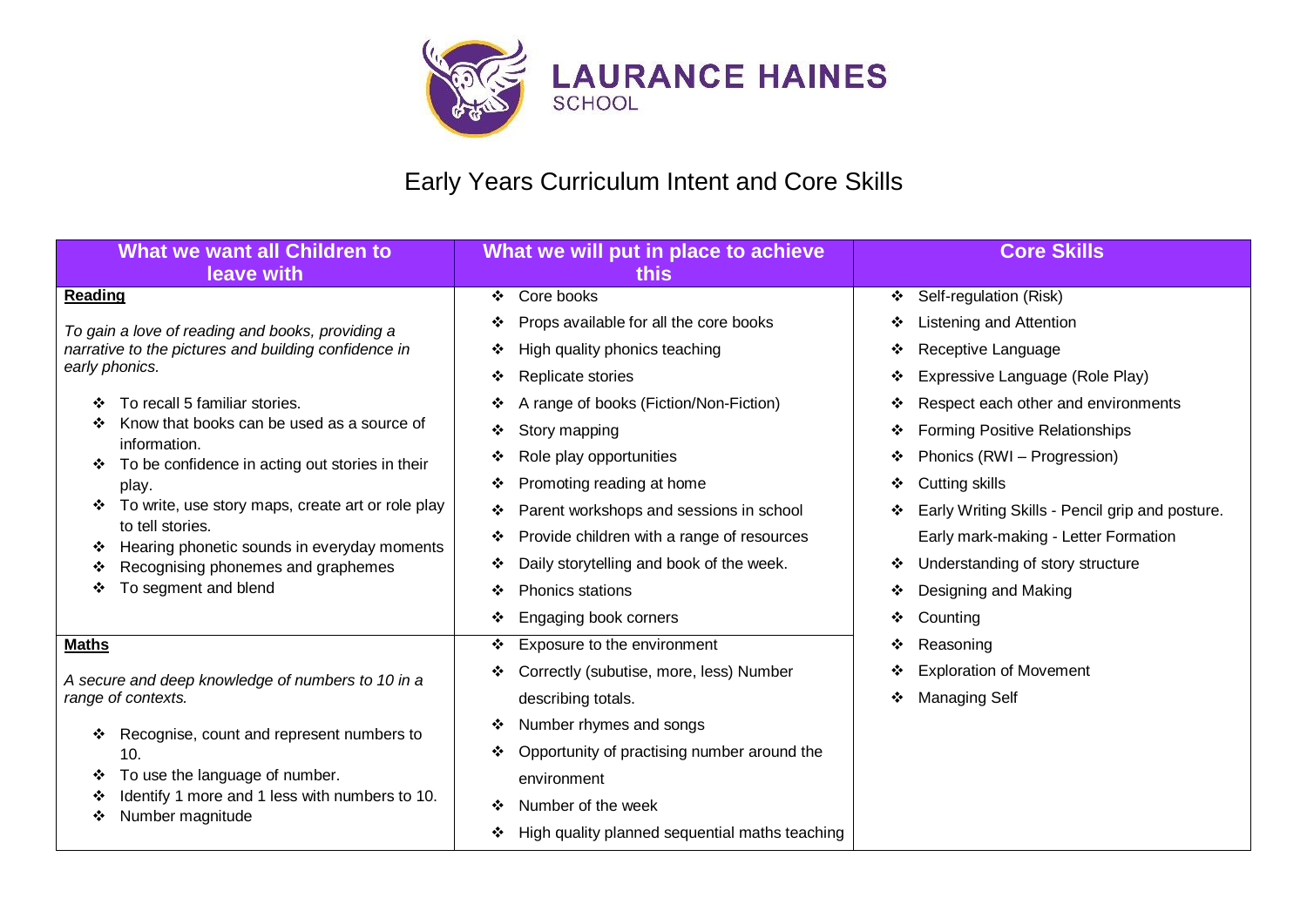

|                                                                                                                                                                                                     | An identified sequence of learning that<br>$\cdot$ |
|-----------------------------------------------------------------------------------------------------------------------------------------------------------------------------------------------------|----------------------------------------------------|
|                                                                                                                                                                                                     | recognises the learning pace of individuals        |
|                                                                                                                                                                                                     | Staff to maximise opportunities for making         |
|                                                                                                                                                                                                     | number real.                                       |
| <b>Communication and Language</b>                                                                                                                                                                   | Open ended resources that promote<br>❖             |
| The confidence to express ideas in a conversation.<br>Listen attentively in a range of situations<br>To use a bank of vocabulary in order to<br>❖<br>effectively communicate with adults and peers. | opportunities for sustained shared thinking.       |
|                                                                                                                                                                                                     | Adults who create time to respond.<br>❖            |
|                                                                                                                                                                                                     | Adults who plan explicitly for enriching           |
|                                                                                                                                                                                                     | vocabulary throughout the day.                     |
| Articulate own ideas and interests, talk about<br>❖                                                                                                                                                 | A provision that is based upon individualised<br>❖ |
| family and home.                                                                                                                                                                                    | interest led vocabulary progression.               |
| Ask adults and peers for help.<br>❖                                                                                                                                                                 | Staff will articulate the reasons for rules.       |
| <b>Physical</b>                                                                                                                                                                                     | Daily busy fingers activities<br>❖                 |
| An understanding of movement and healthy living<br>through active learning                                                                                                                          | Fine motor skill stations                          |
|                                                                                                                                                                                                     | Write dance programme (gross motor skills)<br>❖    |
| Develop fine and gross motor skills                                                                                                                                                                 | Yoga, mindfulness and massage<br>❖                 |
| Explore movement of body with control.<br>❖                                                                                                                                                         | Healthy snacks                                     |
| Take managed risks in learning both indoors                                                                                                                                                         | Allowing all children to take risks and be         |
| and outdoors.                                                                                                                                                                                       | involved.                                          |
| An understanding of the benefits of health<br>eating and healthy living.                                                                                                                            | Daily mile                                         |
|                                                                                                                                                                                                     | Local walks                                        |
|                                                                                                                                                                                                     | PE sessions weekly                                 |
|                                                                                                                                                                                                     |                                                    |
|                                                                                                                                                                                                     |                                                    |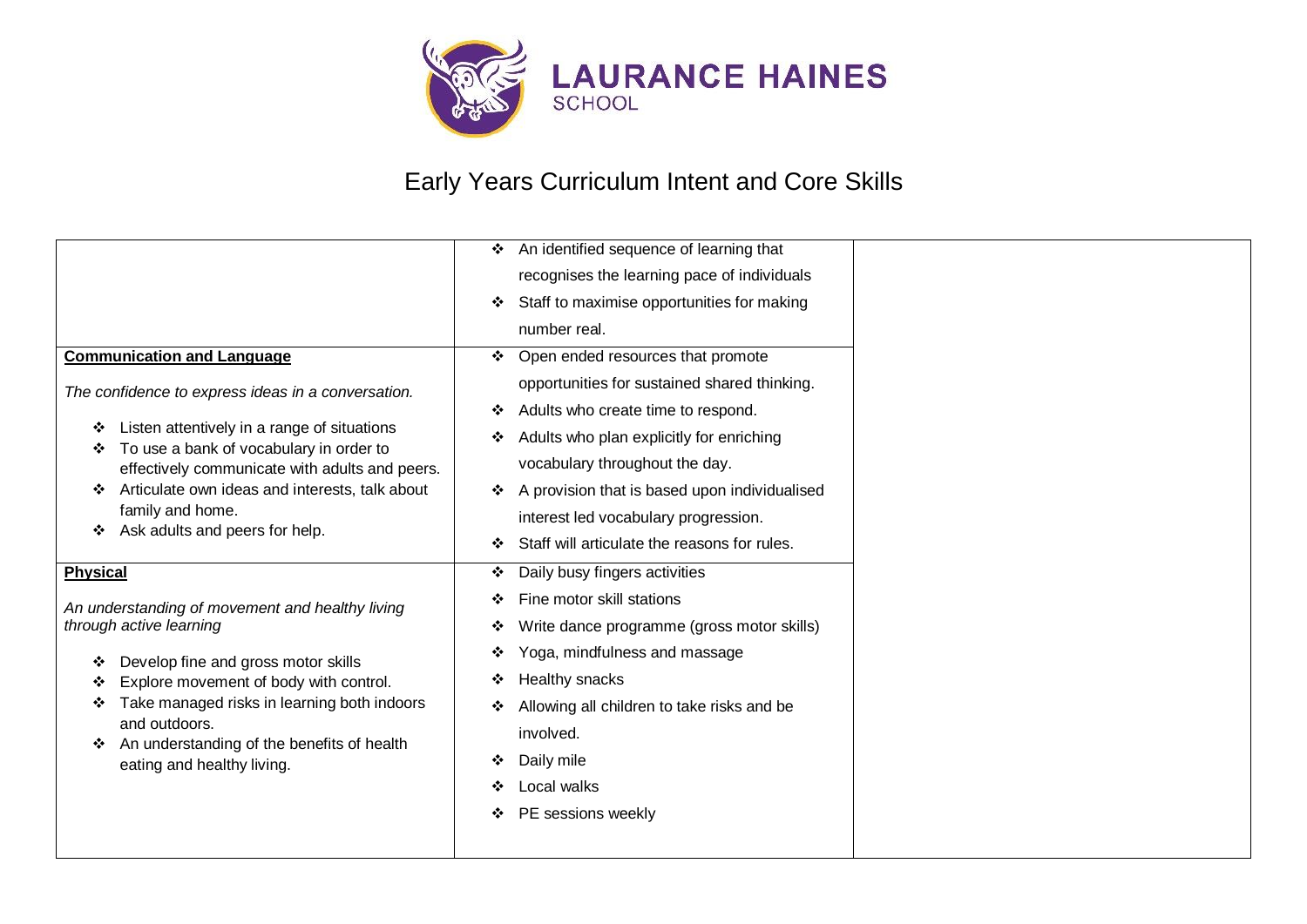

| Independence<br>Children to change into PE kits at school.<br>❖                                                                                   |
|---------------------------------------------------------------------------------------------------------------------------------------------------|
|                                                                                                                                                   |
| Children are encouraged to change themselves<br>❖<br>The confidence to demonstrate independence in                                                |
| everyday tasks.<br>if they get wet.                                                                                                               |
| Provide them with the resources they need to<br>❖<br>Children take pride in their personal hygiene<br>❖                                           |
| effectively take pride in their personal hygiene.<br>routines.                                                                                    |
| The ability to dress and undress independently.<br>❖<br>Lessons around hygiene.<br>❖                                                              |
| To be responsible for their own belongings.<br>❖<br>Embed class and school rules and routines.<br>❖<br>Show respect for the school and wider<br>❖ |
| Rhymes to help with hand washing effectively.<br>❖<br>environment.                                                                                |
| Follow class routines.<br>Monitor jobs in the classroom.<br>❖                                                                                     |
|                                                                                                                                                   |
| <b>Mental Health</b><br>Resources that allow children to express their<br>❖                                                                       |
| feelings through Zones of Regulation.<br>Recognise and manage their feelings and emotions.                                                        |
| Adults that allow children to solve their own                                                                                                     |
| To recognise the different feelings that they will<br>❖<br>problems and conflicts.<br>experience.                                                 |
| Opportunities for children to identify emotions<br>❖<br>To recognise different feelings in others.<br>❖                                           |
| To use a range of strategies to self-regulate.<br>and how they make them feel.<br>❖                                                               |
| To commutate their feelings appropriately with<br>❖<br>Resources that demonstrate a range of<br>❖                                                 |
| adults and peers.<br>emotions and feelings.<br>Be kind                                                                                            |
| Staff who seize opportunities to enrich<br>❖                                                                                                      |
| emotional literacy.                                                                                                                               |
| Provide children with communication, either<br>❖                                                                                                  |
| verbal or gesture, that will support conflict                                                                                                     |
| resolution.                                                                                                                                       |